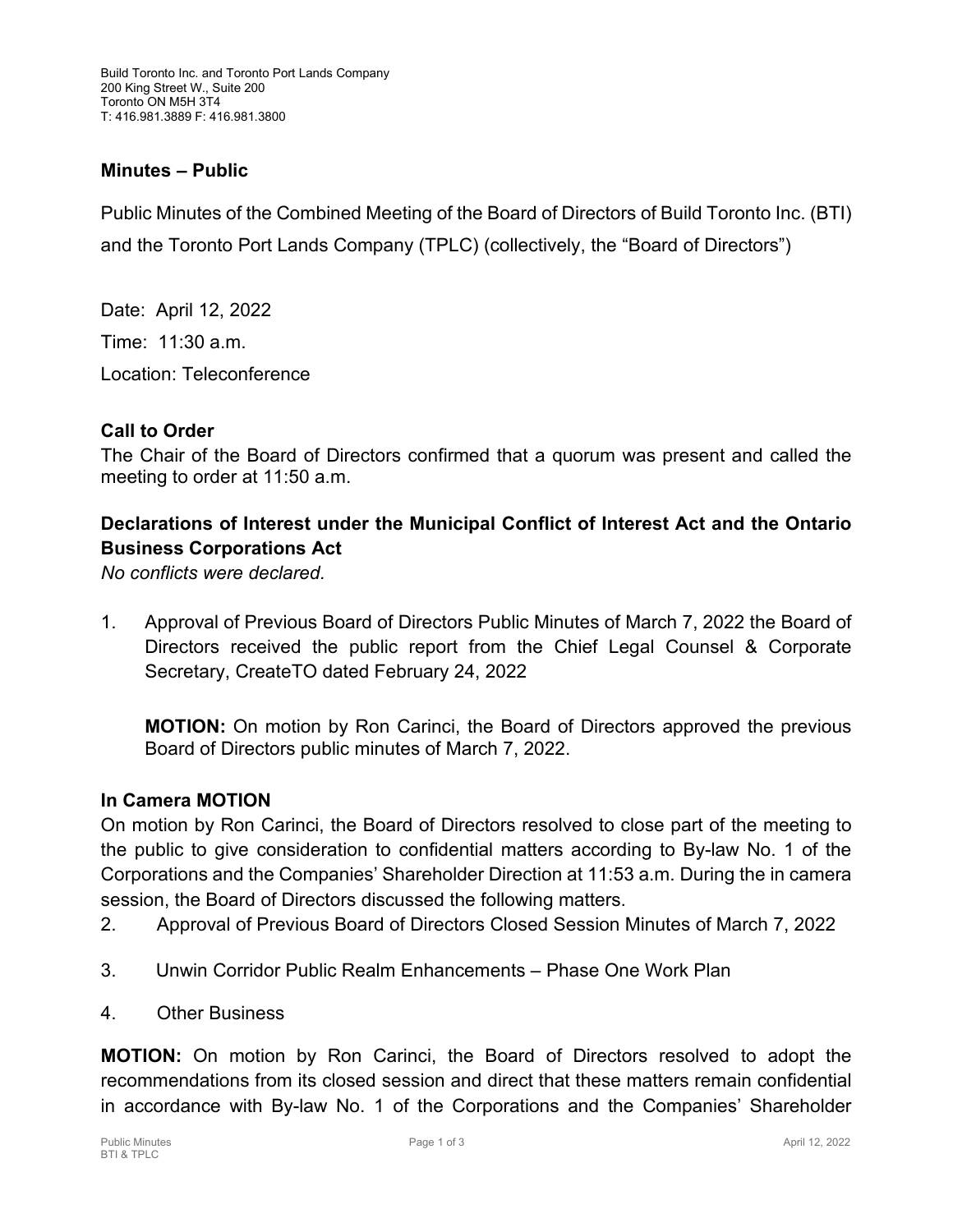Direction. The Board of Directors resumed its public session at 1:35 p.m. and the meeting was adjourned at 1:36 p.m.

### **Attendance:**

|                       | 11:51 $a.m.$ to<br>11:52 a.m. | 11:53 a.m. to $1:35$<br>p.m. | 1:35 p.m. to $1:36$<br>p.m. |
|-----------------------|-------------------------------|------------------------------|-----------------------------|
|                       | <b>Public Session</b>         | In-Camera Session            | <b>Public Session</b>       |
| Ron Carinci, Chair    | $\checkmark$                  | $\checkmark$                 | $\checkmark$                |
| Ana Bailão            | $\checkmark$                  | $\checkmark$                 | $\checkmark$                |
| Marni Dicker          | $\checkmark$                  | $\checkmark$                 | $\checkmark$                |
| Paula Fletcher        | $\checkmark$                  | $\checkmark$                 | $\checkmark$                |
| <b>Dennis Fotinos</b> | X                             | $\checkmark$                 | $\checkmark$                |
| Sandra Levy           | $\checkmark$                  | $\checkmark$                 | $\checkmark$                |
| <b>Allison Mendes</b> | $\checkmark$                  | $\checkmark$                 | $\checkmark$                |
| Marcie Zajdeman       | ✓                             | $\checkmark$                 | $\checkmark$                |

 $\checkmark$  Members were present for some or all of the time indicated.

x Members not present for some or all of the time indicated

# **Also Present** (at the invitation of the Board):

Courtney Glen, Deputy Chief of Staff, City of Toronto Don Logie, Senior Vice President, Development, CreateTO Fariha Husain, Manager, Strategic Policy & Corporate Priorities, CreateTO Jaspreet Hansra-Kulasingam, Chief Financial Officer, CreateTO Jennifer Tharp, Manager Development, Development Julia Steegstra, Manager, Environmental Services, Development, CreateTO Justin Kong, Legal Counsel, CreateTO Josie Scioli, Deputy City Manager, City of Toronto Mary Ormond, Chief Legal Counsel and Corporate Secretary, CreateTO Mike Whelan, Senior Vice-President Development, CreateTO Scott Pennington, Manager, Strategic Planning, CreateTO Susan O'Neill, Director, Communications and Marketing, CreateTO Tracey Smith, Director, Environmental Services, Development, CreateTO